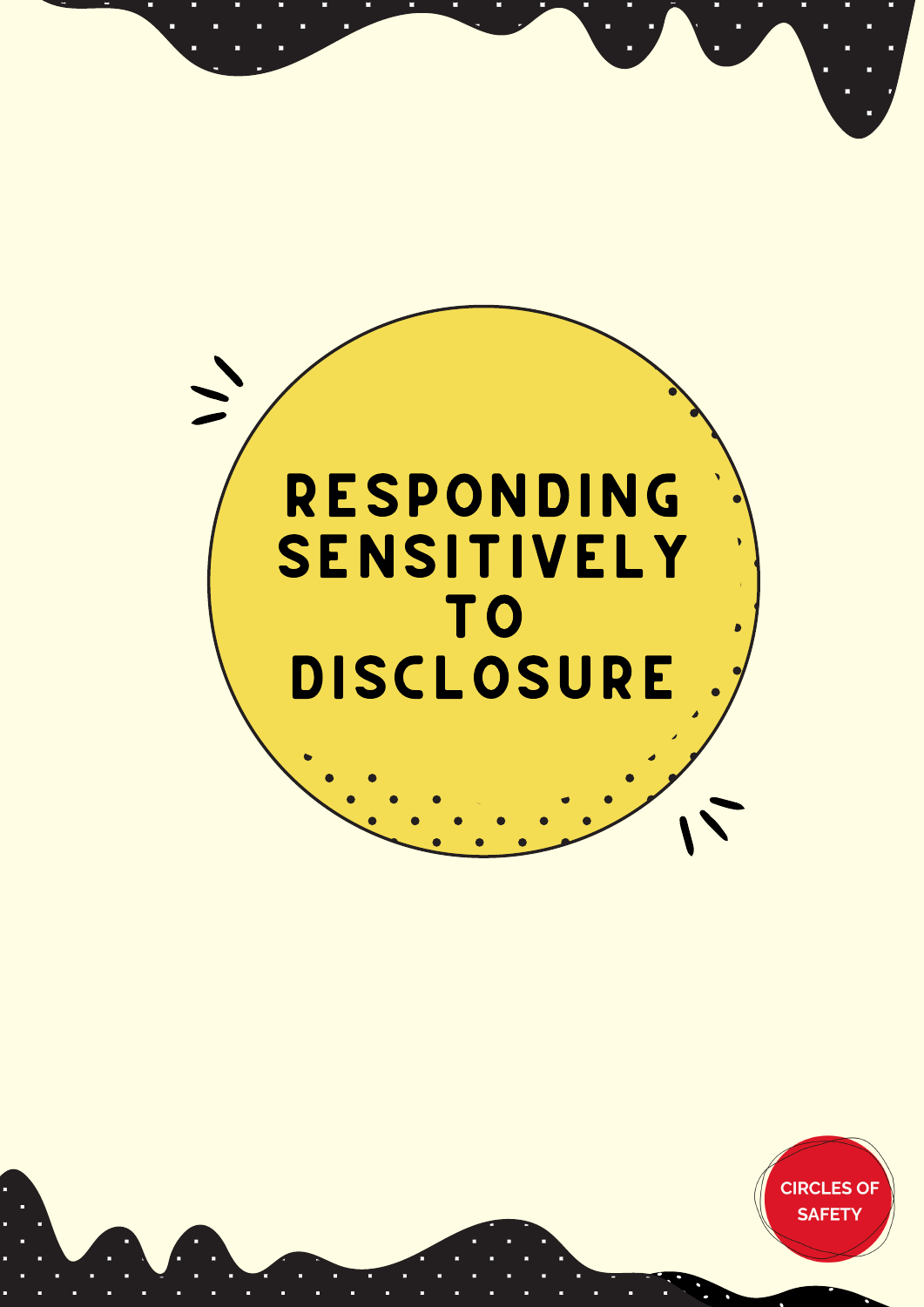### DID YOU KNOW?

Most children never disclose abuse. A large-scale study found that 61% of the CSArelated cases were identified through accidental and eyewitness detection, while less than one third were purposeful disclosures initiated by the child victim.

There are three ways to learn if your child is a victim of sexual abuse:

**SUSPICION DISCOVERY DISCLOSUR** You may witness some red flag You witness a boundary

behaviours exhibited by an adult (spending a lot of alone time with the child, giving special gifts) or an older child (showed pornography).

violation. It could also be online- finding naked photos of children, inappropriate conversations with adults.

The child reveals that they have been victimised.

Acting on the suspicion and discovery can lead to disclosure.

## YOUR REACTION MAKES A DIFFERENCE. SO MAKE IT COUNT

You learn that the child has been victimised. Here are some suggestions to respond sensitively:

- Remain calm- Don't get angry or overreact, you may cause them to feel more anxious and withhold information.
- Listen actively- Allow them to speak as per their comfort. Don't probe them for details.
- Be compassionate and praise your child- "I am glad you told me, This was not your fault, I admire your courage, it's not easy to talk about this."
- Reassure and support the child- "I believe you. Now, I will take care of this. You are safe."
- Don't minimise the child's feelings- "Why didn't you say no? Maybe he didn't intend to..."
- Don't confront the abuser or threaten any harm- It can discourage the child from disclosing any further details especially if the abuser is someone they cared about.
- Maintain confidentiality- Try not to discuss the disclosure with others who are not directly linked to keeping the child safe.
- . Never pressure the child to adjust, forgive or forget- It hinders the child's ability to heal, and enables the perpetrator to continue their destructive behaviour.
- **Take action and report-** It could save a child's life. Contact Childline Helpline 1098; NCPCR Helpline 9868235077 or report using the E-POCSO inbox on the NCPCR website [\(https://ncpcr.gov.in/index2.php\)](https://ncpcr.gov.in/index2.php); SAMVEDNA (Tele-counselling helpline)- 18001212830.

### CIRCLES OF SAFETY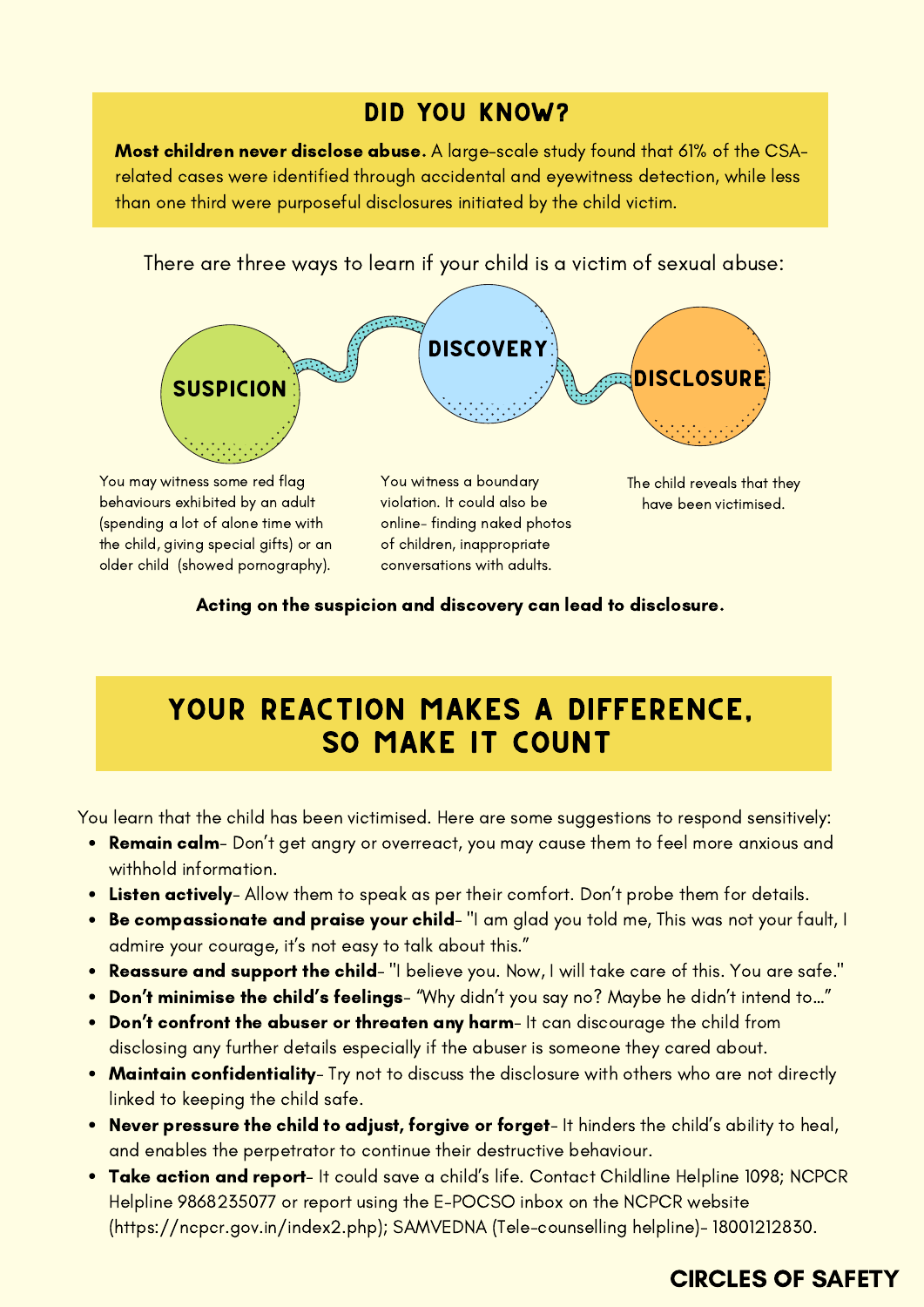

"When people ask me about what made the biggest difference in my healing, I tell them that I was believed and tremendously loved. I never felt blamed or shamed into silence." **―** Aishah Shahidah Simmons

#### CIRCLES OF SAFETY